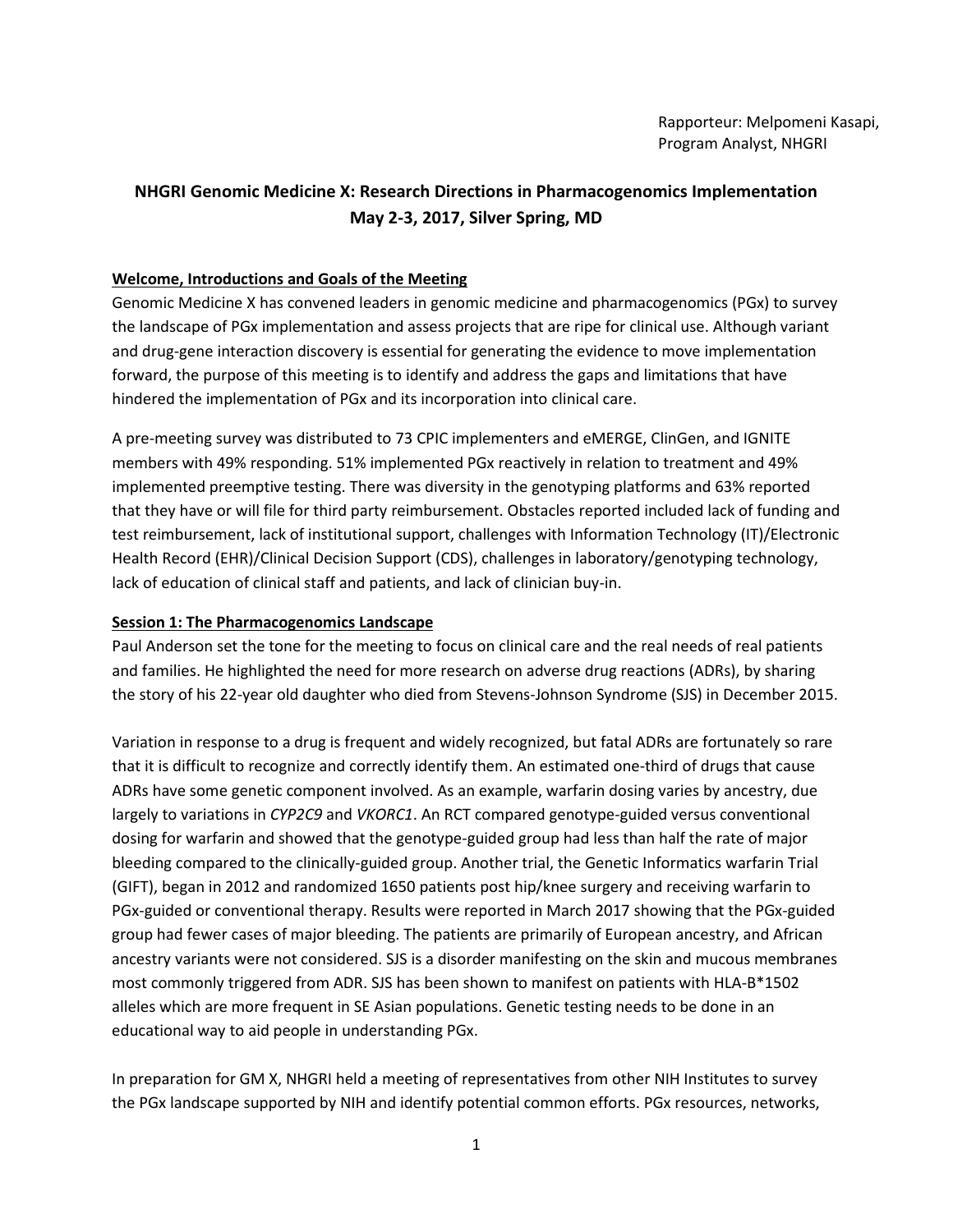and clinical trials were identified and the group discussed challenges and potential synergies. A major unmet need is the standardization of nomenclature and drug metabolism phenotypes across data resources. There are also many existing PGx resources which may have overlap and duplication across them. As with other genomic programs, population diversity is a challenge in PGx studies. Representation of non-European populations is inadequate and more detail is needed beyond the five overarching Census-defined U.S. race/ethnicity groups. Another barrier is that ADRs have not been adequately studied. Studies are typically small and thus few predictors of responses have been identified, with limited evidence of heritability of a drug response. Epigenetic changes affected by drugs are another knowledge gap. Future directions include immunopharmacology, which should be explored beyond cancer and infectious diseases, and defining biological markers for psychiatry drug responses through the EHR. The NIH IC representatives concurred that they have common interests and could collaborate on projects such as sharing samples and databases and iPSC models of drug responses.

## **Discussion**

It is true that the study of any specific PGx variant will only benefit a small portion of the population, but the culture of clinical practice needs to shift from focusing on the "middle" to the "tails" of the distribution of responses. Physicians' lack of attention to the extremes of the response curve is one of the main barriers of PGx implementation.

Many completed clinical trials of drug efficacy could yield significant PGx-related results if the data were re-analyzed with the present knowledge. Combining all the known drug-gene interactions in a trial can expand the sample size and ability to detect significant results. The COAG clinical trial was noted as an example of a negative trial because of its design. The non-genetic control arm in this trial used a very aggressive clinical algorithm for warfarin dosing that was far more advanced than the standard of care.

### **Session 2: Resources for PGx Implementation**

Valuable features of the Pharmacogenomics Knowledgebase (PharmaGKB) include pages on variant annotations and drug labels as well as pharmacokinetic and pharmacodynamic pathways of the drugs. Clinical annotations come from an automated and curated review of the literature and drug label information is summarized as provided by the FDA. Dosing guidelines can be sorted by drug or by gene and are updated on a regular basis. In a survey of PGx experts, the top challenge of implementing PGx was translating the knowledge to clinical practice. The Clinical Pharmacogenetics Implementation Consortium (CPIC) guidelines were produced to address this challenge. The freely available guidelines are designed to help clinicians understand how available genetic test results should guide prescribing., CPIC tables allow translation of genetic test results to actionability and variants are phased to assign diplotypes for pharmacogenes. Drugs with strong or moderate recommendations for prescribing are termed level A or level B, respectively. CPIC is endorsed by professional organizations, interacts with various groups like ClinGen, links its guidelines to PubMed, and has members internationally.

The Clinical Genome Resource (ClinGen) aims to create an authoritative central resource that defines the clinical relevance of genes and variants for use in medicine and research. ClinGen curates validity, pathogenicity, and clinical utility of variants involving over 500 participants across the globe. ClinGen links out to, and draws from, a variety of other resources, including PharmGKB and public submissions to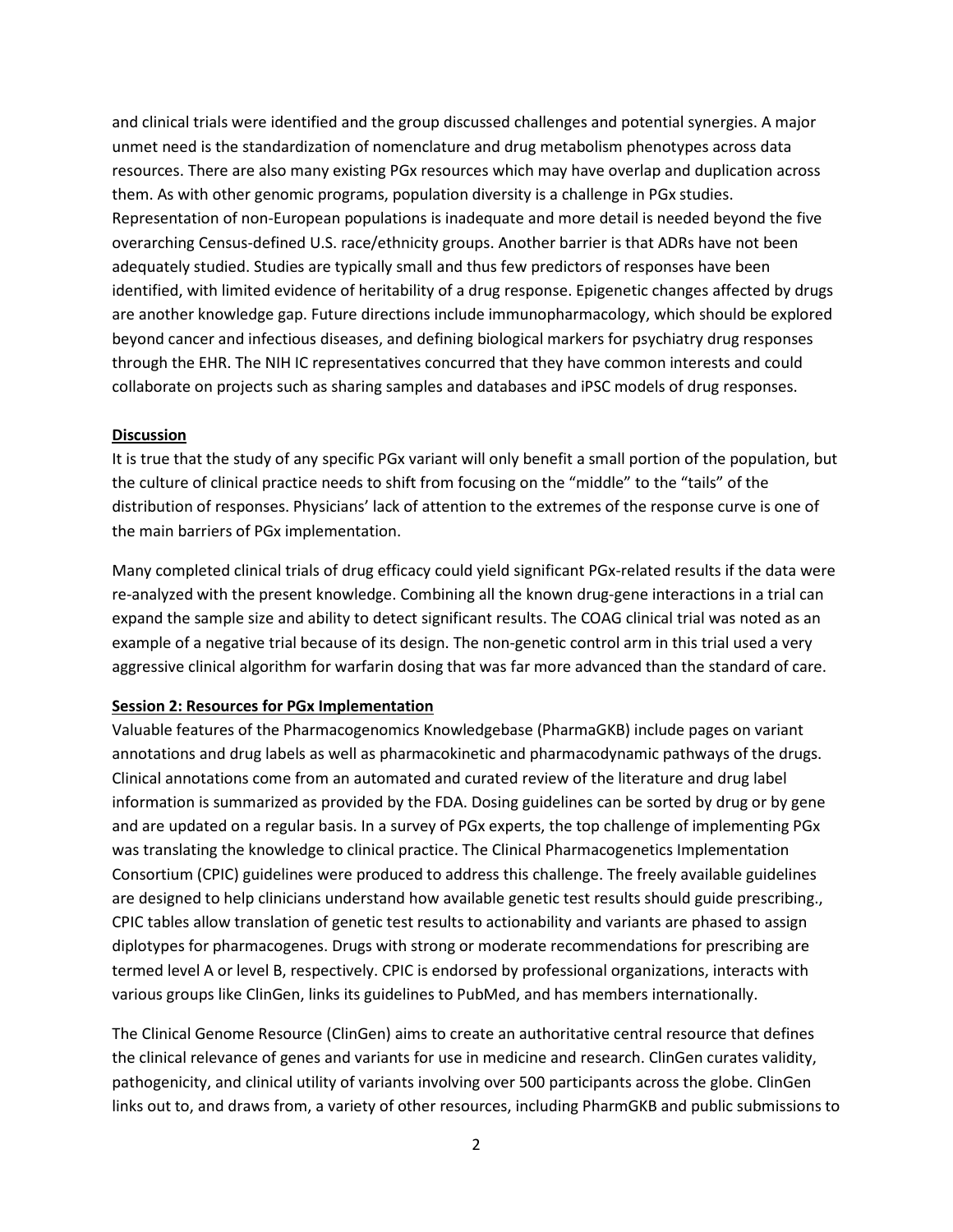ClinVar, the NCBI database on which ClinGen is built. Over 45 different clinical significance terms have been submitted to ClinVar, highlighting that the use of common standards and language is vital for curation efforts. ACMG and ClinGen have produced guidelines on standardizing language for pathogenicity and actionability which have been widely adopted. ClinGen also works to resolve interlaboratory conflicts on variant classification. A major publication was able to resolve 87% of differences in interpretation within four ClinVar submitters through data sharing and collaborative work. ClinGen includes a PGx working group to liaise with PharmGKB and CPIC and address challenges specific to submitting PGx variants such as defining haplotypes, star (\*) alleles, and biallelic information. To date, ClinVar's PGx content includes 579 assertions on 337 variants in 126 genes from 13 submitters. Users can link to PGx information in CPIC guidelines or ClinGen through decision support tools in the EHR. An important distinction is that ClinVar is categorizing variants across the germline whereas PharmGKB separates its submission based on responsiveness to therapy. A new template has been designed for ClinVar submissions efforts are underway to represent CPIC variants in a more user-friendly way.

The "Displaying and Integrating Genetic Information Through the EHR Action Collaborative" (DIGITizE AC) has been organized through the National Academies of Science, Engineering, and Medicine. Its purpose is to facilitate the development and roll-out of genetics-guided CDS. Two focus areas are 1) developing guides for CDS implementation, and 2) enabling collaborations to get these guidelines into use. In general, most hospitals start on a legacy EHR, migrate to a commercial EHR, and ultimately enhance the commercial EHR over time. Once the transition is complete, new innovative projects like PGx implementation compete with other projects needed for maintaining basic standards of care. The first CDS guides developed by DIGITizE AC focused on abacavir and azathioprine as these were two areas of strong consensus. Key lessons from this project include the need for dedicated and paid effort for project management, analysis, and coordination; for consistency, a limited number of individuals should play these coordinating roles. In addition, DIGITizE AC has learned that competition for IT resources is extreme and prioritizing resources and tasks has been challenging. The need to engage clinical IT expertise in NHGRI's consortia was highlighted. Some preliminary efforts have been made to include IT representatives in NIH grants. Finally, SMART on FHIR apps help reduce the cost of building and integrating the various applications in the different hospital systems.

Genomic testing companies have algorithms in place for single-variant associations but many of these scripts are proprietary and often contradict one another. To address the lack of a freely available resource, the PGx Clinical Annotation Tool (PharmCAT) was developed to automate the annotation of VCF files with appropriate haplotypes or diplotypes from the current 28 CPIC guideline genes, and generate a report with the corresponding CPIC prescribing recommendations. The PharmCAT workflow starts with the sample genotypes in VCF or gVCF formats that go through preprocessing to generate a normalized genotype and sample metadata. The normalized genotype then goes through the haplotyper which automates the conversion of VCF to allele calls. The output is sent to the data reporter which produces the final report by incorporating all pipeline outcomes (sample metadata, exception logic etc.). The project is intended to be open-source so any code script generated by PharmCAT is posted in GitHub. The first version of the tool is now in testing and will be released soon to solicit feedback.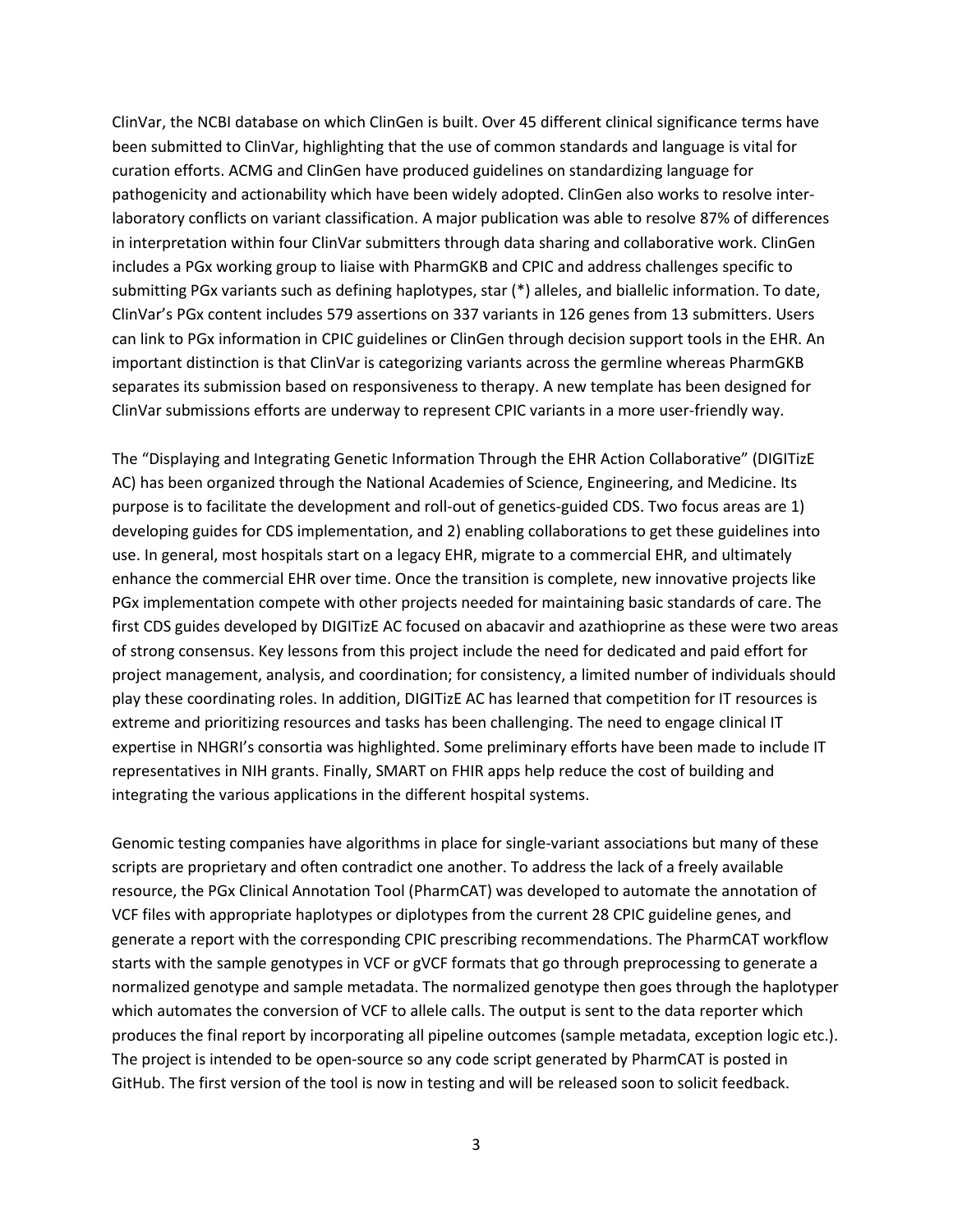### **Discussion**

There is no seamless way to integrate CPIC or other PGx guidance in the myriad CDS systems in clinical uses. A valuable first step would be to establish CPIC as the reliable source for information and standardize the test names and terminology to facilitate the continuous update and improvement of the guidelines. The CDS KnowledgeBase (CDS-KB) is a joint program between eMERGE and IGNITE where groups can upload their CDS artifacts and flow diagrams in an effort to generate consistency across implementations. What is missing from these tools are nuanced interpretations and updates including drug-drug-gene interactions and more complex polypharmacy scenarios. Other variables not currently considered include history of surgery and allergies. Integrating all these variables is a challenging task and a resource gap, but from an IT perspective the largest challenge is making the data accessible.

Disseminating these resources to community clinical pharmacists could increase application of reliable CDS-guided recommendations since clinical pharmacists are on the front line receiving real-time feedback from patients. Training and engaging them in the development of CDS is essential. In addition, patients should receive educational materials which will help in generating awareness that can then be passed to clinicians by the patients themselves. With respect to training professionals, Children's Mercy in Kansas City has a pediatric pharmacology program that has experienced difficulty in recruiting trainees. Marketing the program differently, by downplaying genomics and including some machine learning and analytics language, enhanced the enthusiasm and recruitment.

To date, successes in implementing PGx have largely been through projects funded by the NIH but this is not scalable or sustainable. Furthermore, EHRs are constantly being updated which necessitates hospitals to spend more money on keeping their systems up to date. Plug-in applications are available for drug-drug interactions; potentially they could be developed for drug-gene interactions. Ways to create the necessary CDS infrastructure include incorporating it in funding opportunities related to clinical implementation, or approaching industry to build a standardized commercial product.

### **Session 3: Implementation Research Projects**

For PGx to be implemented widely, it must have clinical value and be economically viable. PGx economic research requires an interdisciplinary approach by engaging informaticians, economists and geneticists. The INdiana GENomics Implementation Opportunity for the UnderServed (INGENIOUS) project studies the effect of prospective and reactive PGx genotyping on healthcare costs and adverse events. The study initially began in Eskenazi Health in Indianapolis and expanded to Indiana University (IU) Health, with 2,000 patients randomized to receive genotype-guided therapy and 4,000 receiving the standard care. A significant number of actionable results in 13 CPIC Level A genes— 25% of patients were recommended a change in selection or dose of their drug— are being reported to Eskenazi providers and 20% of actionable results have required clinical pharmacologist engagement. INGENIOUS has also worked with the Indiana University Precision Genomics Oncology Clinic to study patients with refractory cancers or tumors of unknown origin to extract PGx results from germline whole genome sequencing. Results are presented to physicians in an intuitive way using a color-coded schematic indicating poor, intermediate, or normal responses for each gene.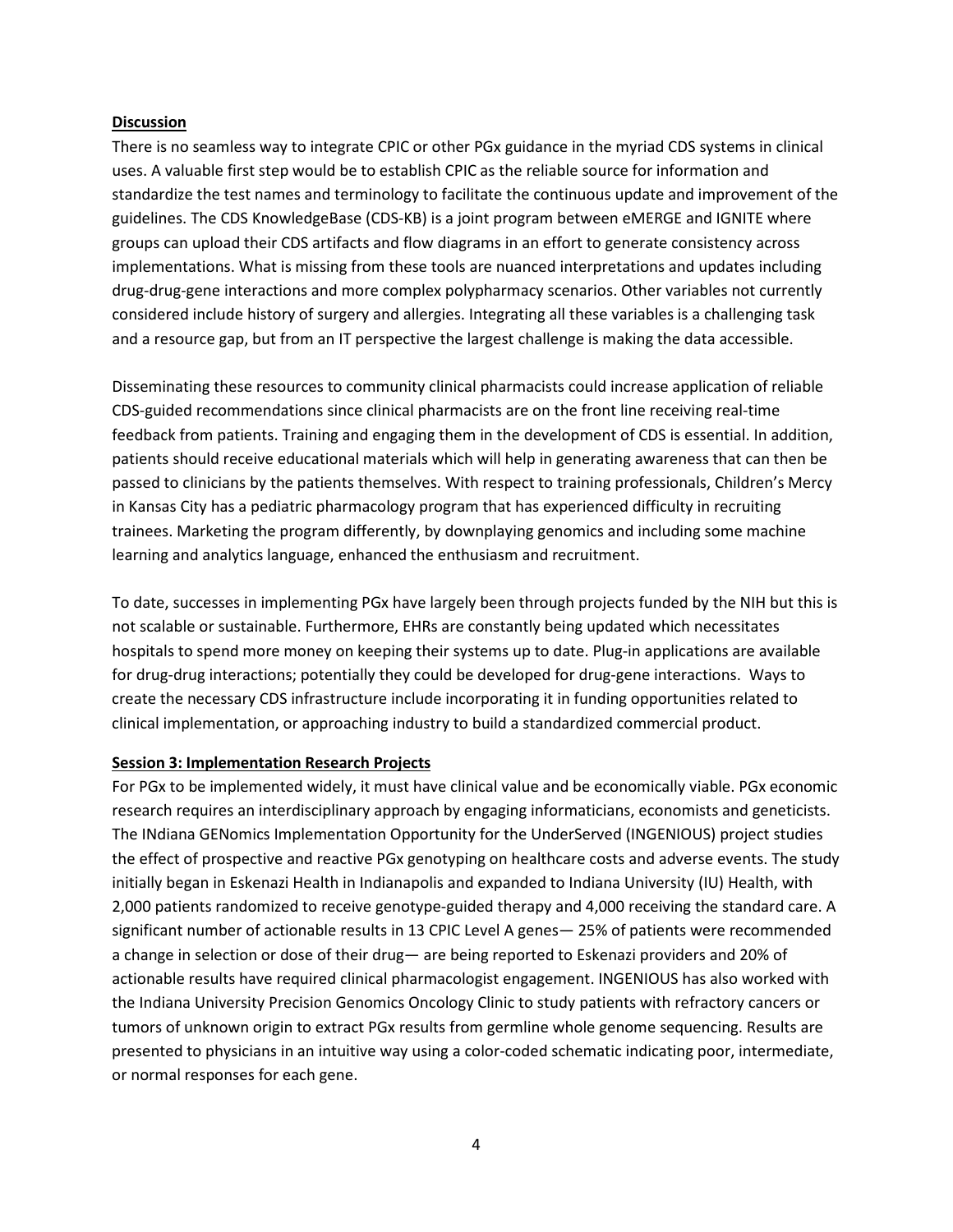The study of outliers has been very informative in cancer treatments. Studying the small number of patients with exceptionally good responses to drugs has identified genes that can help develop methods for optimally matching patients to drugs, highlight effective uses for "failed" therapies, and aid with development of new therapies. However, relying on physicians referring these patients for study is not effective, and tumor samples may not be readily available for study. One approach takes advantage of social media and advocacy groups. The Metastatic Breast Cancer Project (MBCP) enables patients to register themselves for the study online; 3500 patients from around the US have signed up in the last 18 months. The process includes an online consent form on which patients provide contact information for their doctor. MBCP collects saliva via mail, contacts their physicians to obtain medical records, and calls the pathology labs to ask for tumor tissue. Whole exome sequencing (WES) and cell-free DNA analyses are performed on the saliva and tissue. The data are de-identified and available to anyone for research. So far more than 1200 patients from 992 institutions have submitted saliva. Patient advocates have been key in encouraging patients to register via social media. Facebook and Twitter advertisements from the first 1000 registrants encouraged a large spike in registration. Partnering directly with patients through social media enables rapid identification of large numbers of candidates willing to share their data for research. A similar project on angiosarcoma was launched 6 weeks ago with 200 patients already signed up. The Dana Farber Cancer Institute will launch a third project on prostate cancer soon.

African American (AA) populations have more genetic variation and carry actionable variations at higher frequencies than persons of European ancestry. Despite this, the great majority of genome-wide association studies in PGx are in populations of European descent. Non-European populations are still in the phase of discovery; PGx-guided therapies cannot yet be implemented because the appropriate genes and variants to target have not been identified. The African American Cardiovascular pharmacogenomics CONsorTium (ACCOuNT) is a U45 collaborative grant funded by NIMHD in DC and Chicago to accelerate discovery and translation in African Americans. Data that will be collected include clinical response, DNA and mRNA data. Drugs studied include warfarin, clopidogrel, and new oral anticoagulants (NOACs). Participants with significant AA ancestry can be identified using a pre-emptive SNP panel. The study at present does use self-identified race but hopes to shift to the computational method in the future. All the de-identified data will be deposited into a publicly available AA Data Commons which will include tools for admixed population analyses. Another project by Northwestern University, the Genomic Prescribing System (GPS), is an online portal by which physicians can receive PGx results; it was built out of the 1200 Patients Project, a pre-emptive PGx genotyping project to give the physician PGx information at the point of prescribing. Several patient engagement groups have been involved in moving these efforts forward and advocating for more minority-centered PGx.

The Mission Health System (MHS) serves North Carolina and includes a tertiary care regional center, five smaller hospitals, and a very stable patient population. 75% of their patients are on Medicaid, Medicare or self-paying. Mission Health's Personalized Medicine Program includes a focus on predicting responses to chemotherapy drugs where testing is already standard of care. In the non-cancer realm, the program focuses on drug –gene associations with the highest levels of evidence, where testing is emerging as a best practice. Major projects in the cancer realm have included developing an integrated tumor marker program at Mission Cancer Center, enhancing access to genomic profiling, providing clinical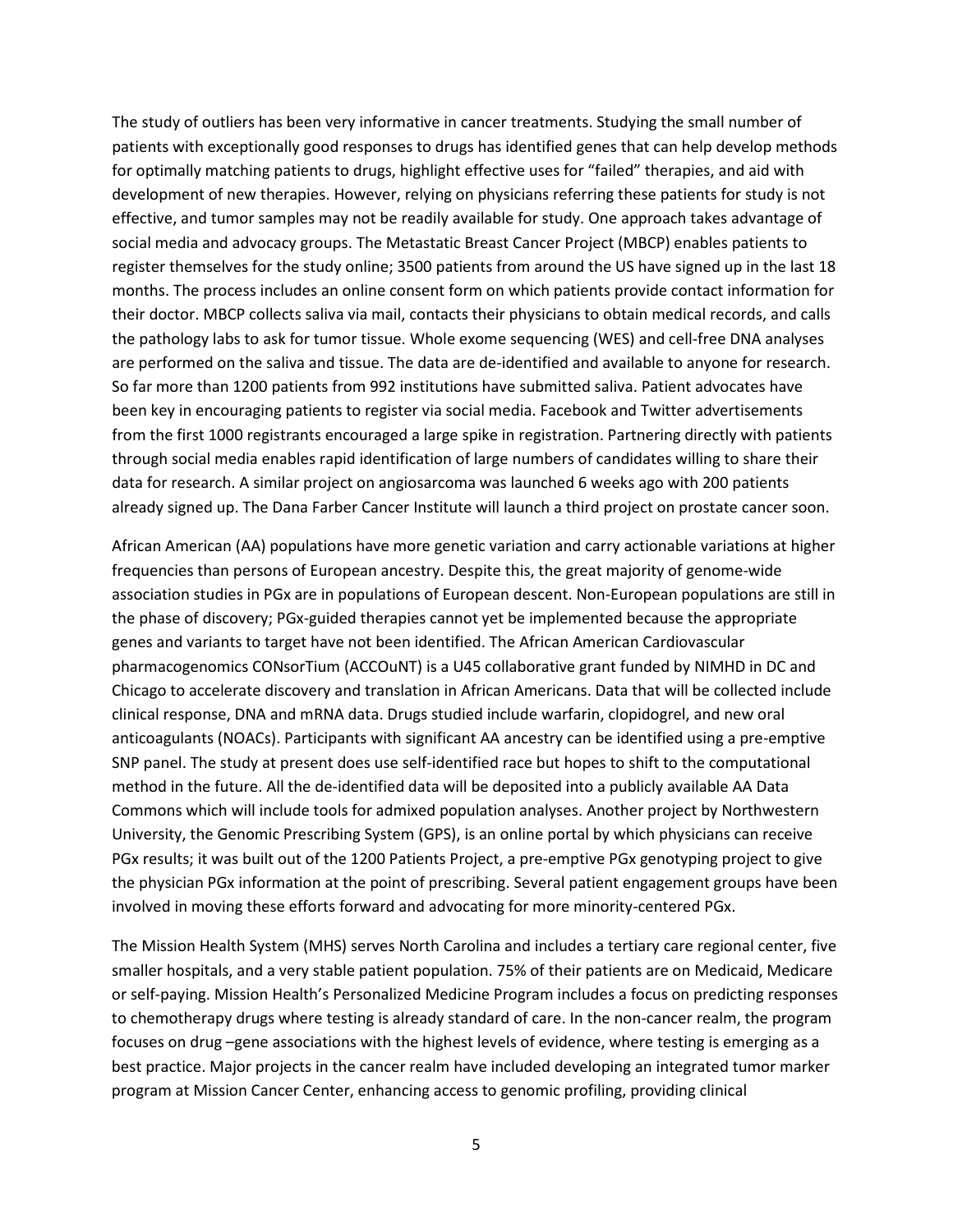consultation/interpretation for genomic profiling, and starting in-house testing for leukemia. Non-cancer projects include removing codeine from the MHS pediatric formulary to minimize risk of lethal response due to genetic variations. They have also developed CDS alerts system-wide in inpatient and outpatient records and the NC Medicaid office is adopting their policies. In 2016, MHS launched a pilot feasibility study to bring PGx to primary care and developed a Personalized Medicine clinic for adults with noncancer conditions at the Fullerton Genetics Center. Lessons learned from these projects include the importance of both "top down" and "bottom up" physician support of personalized medicine, the significance of timing with regards to emerging national and regional concerns that have leadership support, aligning education and dissemination with new guidelines and popular press, and the knowing what motivates a researcher's hospital and community.

Vanderbilt University projects use the EHR to incorporate research in implementation and show how these experiences matter to the patients, primarily as a quality improvement initiative rather than a research project. Vanderbilt's BioVU is a de-identified DNA data repository with more than 235,000 samples that has allowed research into PGx effects. The Pharmacogenomic Resource for Enhanced Decisions In Care and Treatment (PREDICT) program began with an implementation effort on *CYP2C19*  loss of function (LOF) variants and clopidogrel prescribing and later expanded to include other genes and drugs. Among patients predicted to be at high risk of receiving a PGx-relevant drug, 65% received a PGxrelevant medication within the first year. Of the first 10,000 patients tested, 91% of patients had at least one actionable or high-risk variant. In addition, 121 VU providers were surveyed about PGx prescribing. The vast majority agreed that a person's genome may influence their drug responses, particularly to clopidogrel or warfarin. The factors on whether they would consider ordering a genomic test included the strength of evidence on how it could affect their patient. Providers did respond to genotype information in a dose-dependent fashion: poor metabolizers of antiplatelet therapies (LOF homozygotes) were more likely to be switched to alternative therapy than were intermediate metabolizers (heterozygotes). Nevertheless, warfarin remains the most commonly prescribed anticoagulant, except at the VA, and clopidogrel remains the most commonly prescribed anti-platelet drug. Lessons learned from the PREDICT study highlight the variability in implementation projects among different sites and note that local provider buy-in is dependent on belief in clinical efficacy, ease of use, and familiarity.

The compelling case of a 57-year old patient was presented to highlight the meaning of personalized medicine. The patient was diabetic, had a family history of heart disease and elevated cholesterol, and was admitted for chest pain. At that point, she received a stent and was prescribed clopidogrel. Within the span of a year the patient was re-admitted 9 times, received 5 interventions and 9 stents, only after which she was genotyped and was found to have the *CYP2C19\*2/\*2* allele, a poor metabolizer for clopidogrel. She was switched to prasugrel and has been stable without restenting in the 3 years since.

## **Discussion**

From a payer perspective, the fundamental issues regarding reimbursement of genetic tests revolve around three aspects. Firstly, the coding of the tests for reimbursement is not up to date and reflective of the vast number of available tests that exist. About 10 new tests are introduced every day, but only approximately 200 of those are assigned a CPT code. This discrepancy between number of tests and CPT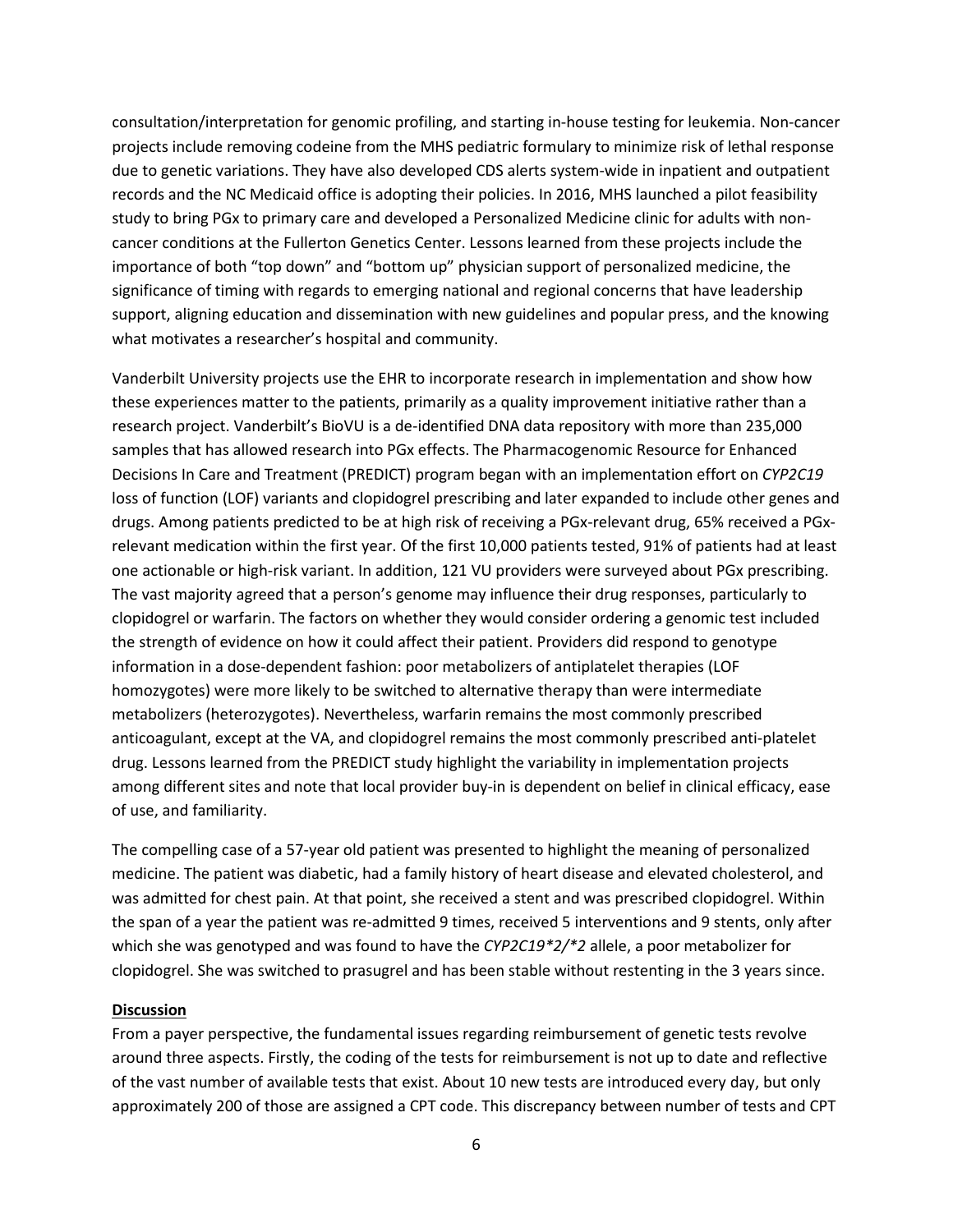codes causes a bottleneck in moving reimbursement forward. Secondly, it has been very challenging for payers to get standard measures of what is considered "good quality" in a genetic test. The Association for Molecular Pathology (AMP) has been coordinating efforts to develop new codes for genetic tests but progress has been very slow. The idea is not to generate a code for every test but codes that can be generalized, such as more generic codes that can be applied broadly across PGx and other genetic testing. Lastly, there has not been enough health economics data generation to support reimbursement. This is an area were better communication is needed between scientists and payers as definitions of cost-effectiveness are different between economists and clinicians.

Payers are still making their assessments based on clinical or analytic validity, and are still looking at large, randomized trials and at single-gene variants for PGx. This complicates things when there is need of coverage decision for multi-gene panels. Having both cost and clinical outcomes makes a forceful argument for both hospitals and insurers since medications that cost more and can hurt patients are indisputably to be avoided. Defining these outcomes is challenging as metrics are not consistent across institutions. PGx has a lot to learn from implementation science.

A barrier in generating sufficient evidence for implementation is the difficulty in assessing the accuracy of variant interpretation. There has been considerable improvement in the accuracy of data submitted to ClinVar, which is now also a forum for peer-assessment. This is shown by a correlation between quality and whether labs submit to ClinVar at all; requiring labs to submit to ClinVar might be a way to improve the quality of PGx (and other genetic) variant information. A beneficial move towards this idea was Aetna's decision to require submission of *BRCA* data to ClinVar for reimbursement. There is a need to discuss what type of evidence is convincing and gather the differing opinions across all stakeholders.

### **Panel Discussion: Research Gaps to be Addressed**

Thiopurines, clopidogrel and warfarin are examples where there is some evidence to advocate for nationwide implementation of PGx in clinical care. CPIC has provided guidelines for the genes associated with metabolism of these drugs but the guidelines are not being widely implemented. This contrasts with the impact of drug interactions or poor renal or hepatic function, which have few studies and no randomized clinical evidence, yet are widely adopted. It is unclear whether PGx implementation is lagging because of "genetic exceptionalism" and the demand for compelling evidence, or because of the lack of focused effort to disseminate available guidelines.

To address the evidence gap there is need to distinguish between discovery research and implementation. Discovery research to identify drug-gene associations should focus on one drug and one gene at a time because the more drugs and confounders that are added to each study, the less likely one is to discover gene-drug associations amidst all the noise. Implementation, in contrast, is rarely cost effective or practical done as one gene or drug at a time and a more genomic approach is needed. IGNITE has discussed the idea of a large multi-center clinical trial with common outcome measures. The PGx community needs to engage physicians and payers in the design to identify what evidence will be convincing to them. The idea of preemptive testing for a PGx panel has the most agreement at present so maybe this is where the proof of concept needs to focus.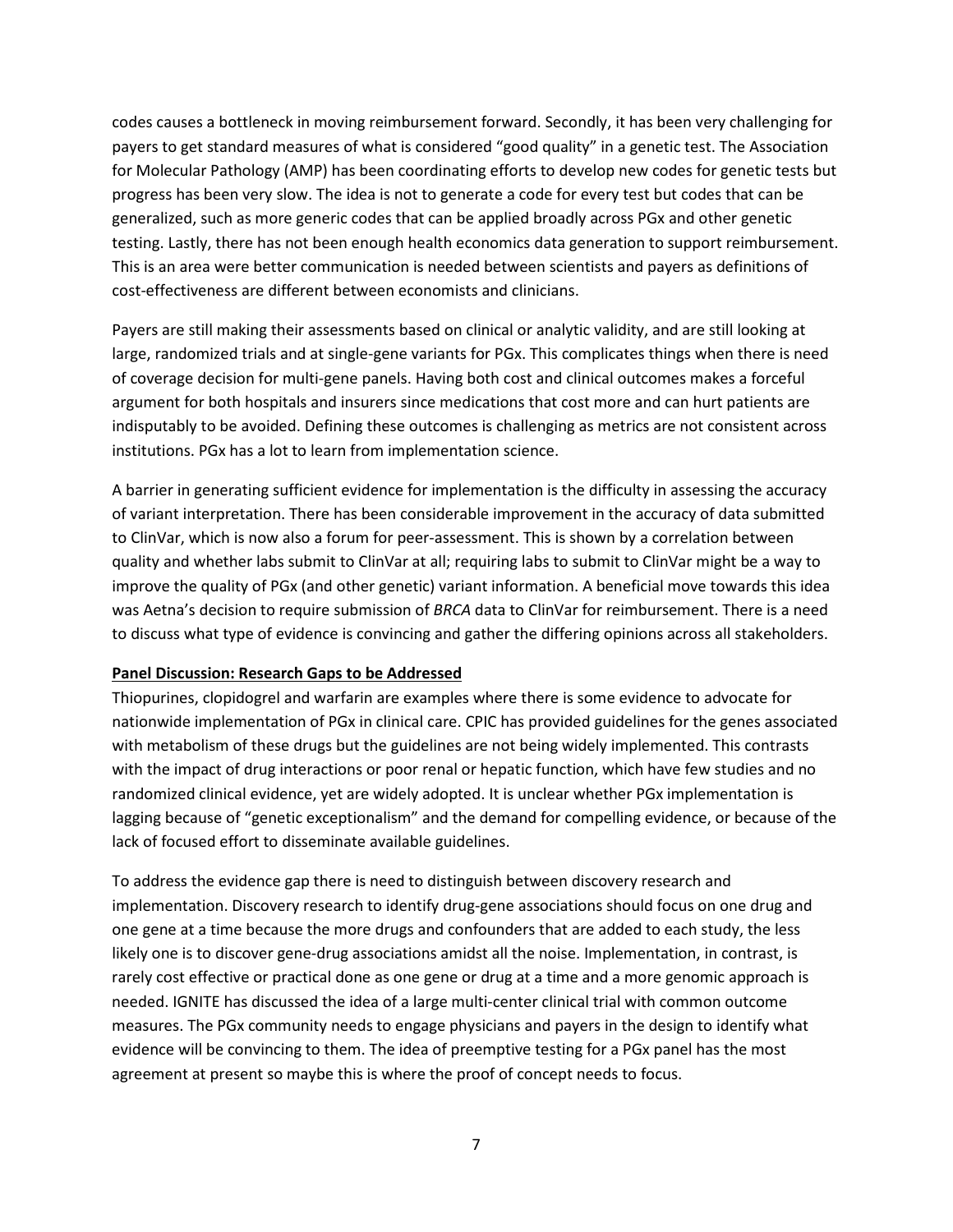On the topic of economics, the dramatic drop in cost of PGx tests was discussed. Some of these tests are now much lower cost than an MRI and still we see that MRIs are covered, and PGx tests are not. At present, ordering a test under an indication of a medical problem at a low cost is reimbursable; the challenge is preemptive testing with no medical problem exhibited. This scenario does not pose a "medical necessity" argument but it might be worth considering whether genetic testing could become comparable to vaccination. Luckily, unlike some medical tests, genotyping only needs to be done once, which should significantly minimize its long-term cost and increase its economic value. However, the quality of these tests changes over time and payers do not know whether the test they're reimbursing is "good quality." For genotyping to be implemented preemptively, the right infrastructure needs to be in place to ensure constant data accessibility, another challenge to overcome.

#### **Session 4: Evaluating Outcomes and Cost-Effectiveness**

The eMERGE-PGx Project implemented PGRNseq, a targeted capture sequencing panel for PGx research and implementation in multiple sites across eMERGE. A design paper was published early in the study describing how PGRNseq was applied differently in the individual eMERGE sites; sites used different drug-gene pairs, focused on pediatric vs adult patients, and had other variations. Proposed and near-tocompletion outcomes include the sequencing of 84 pharmacogenes in more than 9000 participants. Although the study population is predominantly of European ancestry, recruitment included over 1000 participants of African ancestry. The project created the SPHINX (Sequence, Phenotype, and pHarmacogenomics Integration) database, a searchable variant repository that summarizes sociodemographic information and gene frequency but doesn't provide individual-level data due to privacy concerns. The eMERGE-PGx sites have been collaborating to report descriptive metadata and define quantitative and qualitative outcomes across seven domains: recruitment, sequencing, genotype validation, provider education, patient education, EHR integration, and actionable rare variation. There were no systematic efforts in cost-effectiveness analysis and few post-implementation assessments have been made to date; outcome assessments were focused at the individual level and assessed primarily through the EHR. There was significant variation in how PGx CDS alerts were designed and implemented throughout the eMERGE Network, producing a series of natural experiments with a variety of alert design and drug-gene interaction choices. Future directions should take into account the differing natures of clinical and implementation research by including clinic/facility level outcomes as well as individual outcomes and incorporating validated dissemination and implementation instruments to assess outcomes.

Implementing PGx in pediatrics is especially important as it can aid the early and effective intervention which could change the disease over the course of a child's development. At present, however, there is little clinically useful guidance regarding the dose to exposure relationship as a function of genotype in pediatric patients and there are limitations in extrapolating adult PGx data to children. Atomoxetine, a major drug for treating ADHD, includes population-based guidelines for regulatory purposes in the product monograph but these are of limited value for individualizing care. For example, data from a genotype-stratified pharmacokinetic study of simvastatin in adults extrapolated to children replicated the genotype-phenotype associations seen in adults but the magnitude of effect in children was greater. To address this disparity of pediatric PGx knowledge, the Children's Mercy Hospital in Kansas City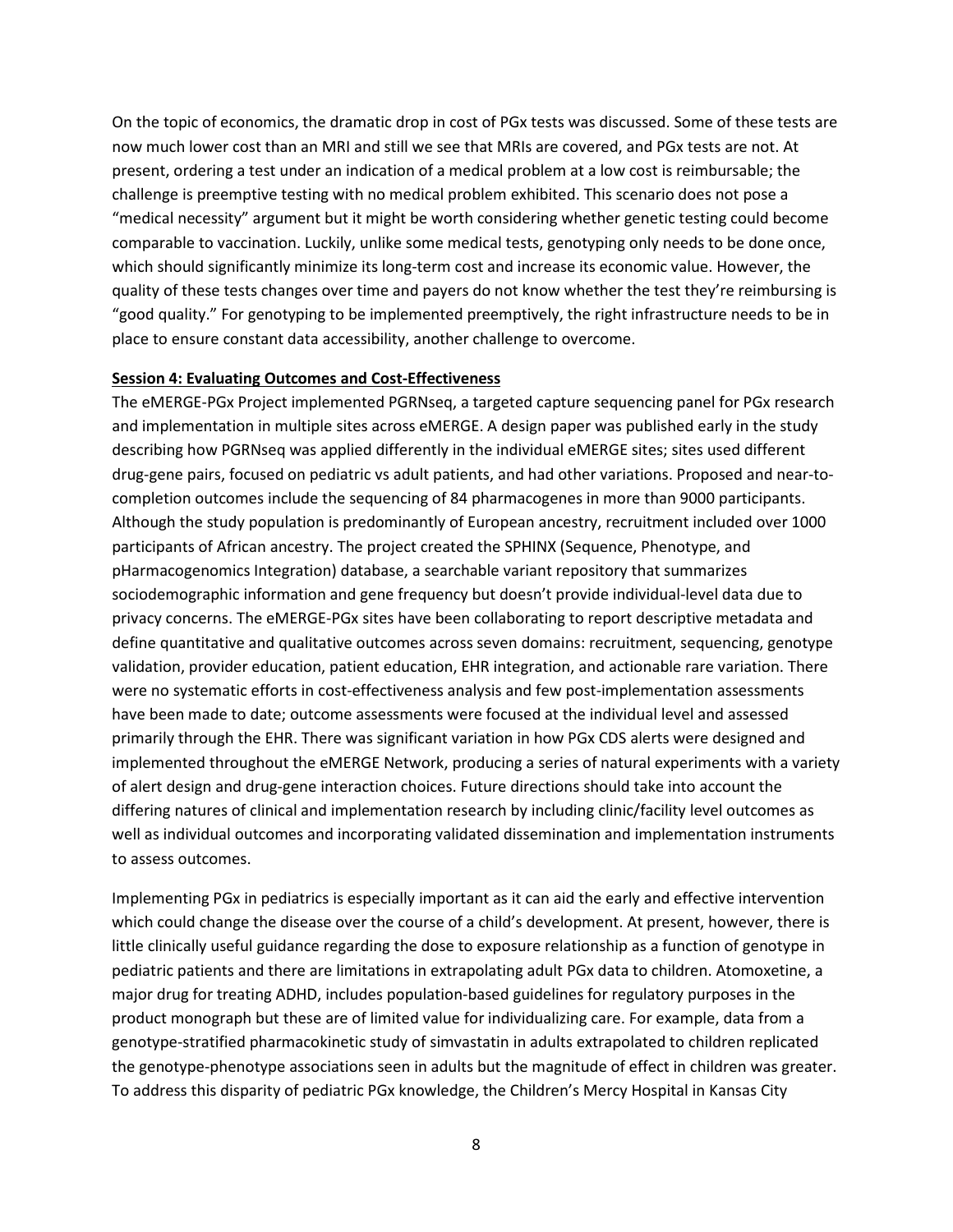created the GOLDILOKs (Genomic and Ontogeny-Linked Dose Individualization and cLinical Optimization for Kids) Initiative which includes stage of development as an important factor in addition to genomic variation. This initiative follows the "response to exposure to dose" paradigm which focuses on the individual's drug target genotype to determine the right exposure for that genotype and the dose required to achieve the desired exposure, rather than the "dose to exposure to response" paradigm so often followed in clinical care. Providers in GOLDILOKs also focus on educating children and families about how dosing might differ and have produced creative tools that are more understandable to children.

The University of Florida (UF) IGNITE site has designed pragmatic studies around PGx implementation and has collaborated with other institutions to examine outcomes with pharmacogenetic implementation. The initial pharmacogenetic implementation at UF Health focused on *CYP2C19* genotype-guided antiplatelet therapy for patients undergoing percutaneous coronary intervention (PCI). The genotype test was placed on the post-PCI order set, with the test run in the UF Health pathology labs and results placed in the EHR. Recommendations for alternative therapy are provided for LOF allele carriers and are built into the CDS. There is an ongoing clinical trial, "Tailored Antiplatelet Initiation to Lessen Outcomes Due to Decreased Clopidogrel Response After Percutaneous Coronary Intervention" (TAILOR-PCI) assessing the efficacy of genotype-guided antiplatelet therapy after PCI. This trial was initiated in May 2013 and has a targeted enrollment of 5270 participants undergoing PCI. The genotypeguided strategy arm uses ticagrelor for patients with the *CYP2C19\*2* or *\*3* allele and in the control arm all patients are treated with clopidogrel. The primary outcome is major adverse cardiovascular events (MACE) within a year of treatment and the estimated completion date is March 2020. In the meantime, the UF Health team led a multi-institutional examination of outcomes of *CYP2C19*-clopidogrel testing as part of clinical care. Data were included from 7 participating sites in IGNITE. Twelve-month rates of MACE after PCI were significantly lower among LOF allele carriers treated with alternative antiplatelet therapy, e.g. ticagrelor or prasugrel vs. clopidogrel. The next step is to conduct an economic analysis based on the outcomes data. The UF implementation study showed that a genotype-guided approach to antiplatelet therapy in the clinical setting is feasible and in patients with *CYP2C19* LOF, cardiovascular outcomes can be improved when the clinical genotype is made available and alternative therapy is prescribed early after PCI.

Perspectives are important in studying the pragmatic application of economic and cost-effectiveness analysis of genomic medicine implementation projects. Most economic analyses are performed from the societal perspective but this perspective does not translate well to decision making at the health system level. Geisinger used an economic model to look at the cost of different protocols for implementing universal tumor screening for Lynch Syndrome (LS) and used these as different input variables. Using different approaches didn't impact the number of LS cases identified, but showed a significant difference in cost per case (range from \$10,730 to \$13,555). For *IL28B* genotyping and protease inhibitors in hepatitis C virus (HCV) infection, administering triple drug therapy only to patients with resistant *IL28B* genotype requires an improvement in sustained viral response (SVR) of slightly greater than 2% to cross the cost-effectiveness threshold. Treating all patients, in contrast, requires an improvement of over 11%. PGx-informed warfarin dosing showed the importance of using a patient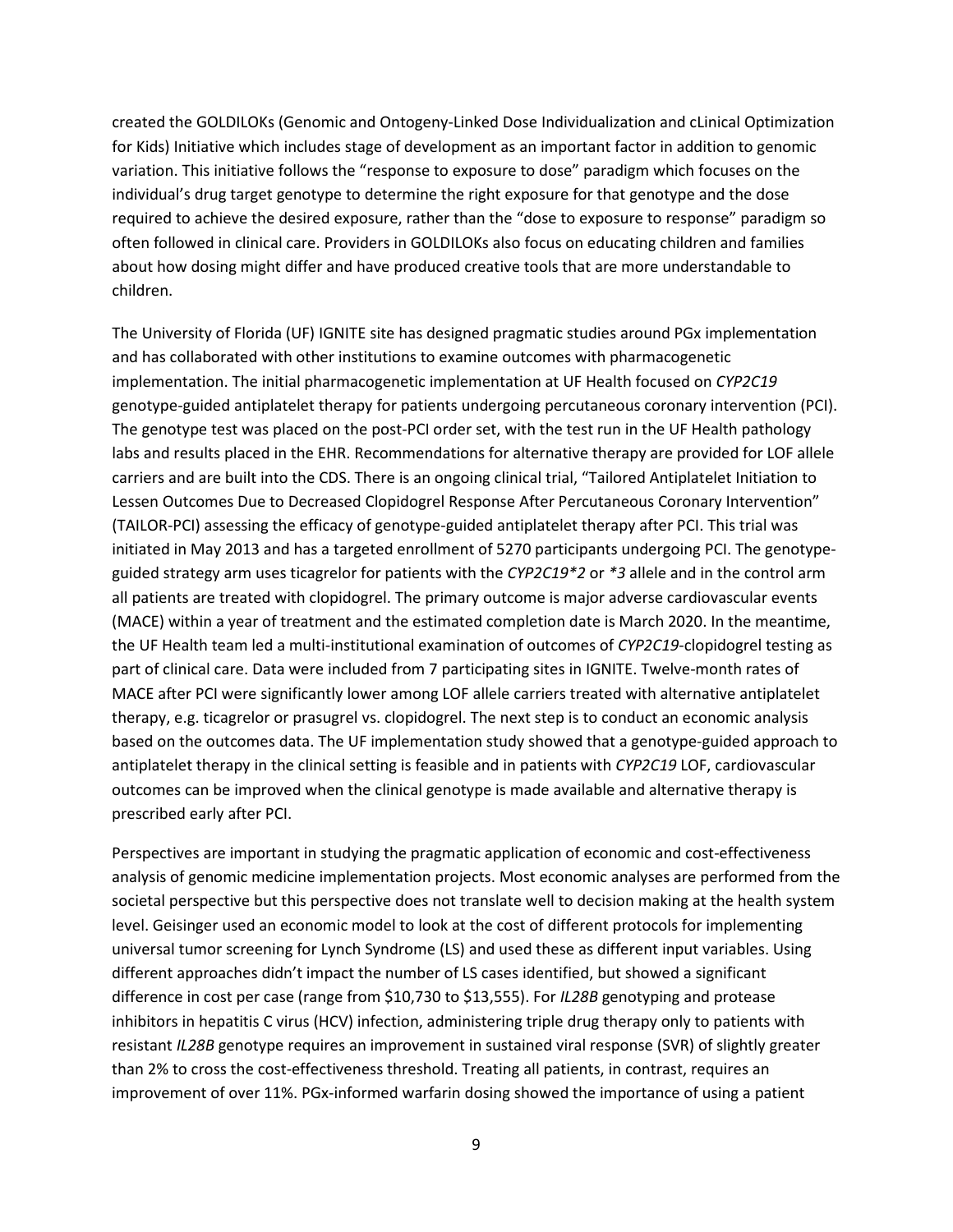perspective in prospective data from Intermountain Healthcare, which showed that tested patients required 2-3 fewer blood tests to get to a stable dose. The patient-centered perspective would strongly favor PGx testing based on the reduced number of visits for blood draws. Developing an economic model requires significant expertise and resources and most models are created for a specific use with customized inputs that limit reuse. This leads to the question of whether a generic model could be created to allow stakeholders to enter relevant key parameters and generate results relevant to decision making. A case using generic modelling was introduced at the Personalized Genomic Medicine Program at UF on a project for PGx prevention of Stevens-Johnson syndrome. The use case was HLA-B\*15:02 testing prior to use of carbamazepine to reduce the risk of severe cutaneous adverse reactions. A conceptual framework and decision tree were generated; required input variables included prevalence, cost, cost of disease treatment, ceiling ratio and threshold value and there were options for populating probabilities, utility, treatment duration and discount rates. The model performed reasonably well and efficiently, showing that enabling use of local input values on a generic cost-effectiveness model is feasible and can offer an efficient and timely value-based decision making tool. Implementing this approach demonstrates that cost-effectiveness analyses can be rapidly performed without extensive training in decision modeling to provide useful evidence for decision making.

## **Discussion**

The best approach to generate compelling evidence of PGx effectiveness are likely to be obtained from a pragmatic study design where patients are assigned to be genotyped or receive standard care. Designing a randomized clinical trial has been especially challenging because of the uncertainty of whether the evidence that is already present has eliminated clinical equipoise, making randomization unethical. This could be an opportunity to research the ethical aspects of addressing evidence, implementation and adoption gaps and inform the decision as to what needs to be done next in PGx. We also need to agree when and if a clinical trial is necessary and when it might be unethical. It will be important to include "naysayers" or those unconvinced of PGx effectiveness as well as zealous proponents.

Many believe that the evidence is already clear and it would be a waste of resources (and potentially unethical) to conduct randomized clinical trials (RCTs) rather than simply use what is already available. One way to address concerns about randomization is to recognize that PGx cannot be implemented everywhere at once, and if there is a plan for a phased roll-out across a series of care settings one could randomize them to be early vs. late adopters. Even if we agree that the evidence is sufficient, there is still room for implementation research to determine *how best* to implement PGx. Evidence generated from that might be the key to changing practitioner behaviors. In addition, physicians place a great emphasis on whether a test will be reimbursed. Clinical guidelines also need to inform the payment practices—another area on which we need to focus. This time gap for adoption could be related to clinician anxiety about becoming the first person to enact new procedures. Cost of the change is also an issue.

### **Session 5: Multidisciplinary Approaches and Training PGx Practitioners**

Educating students, clinicians, patients and practitioners is important for implementing PGx and a current barrier to its success. Data from the IGNITE University of Florida (UF) Personalized Medicine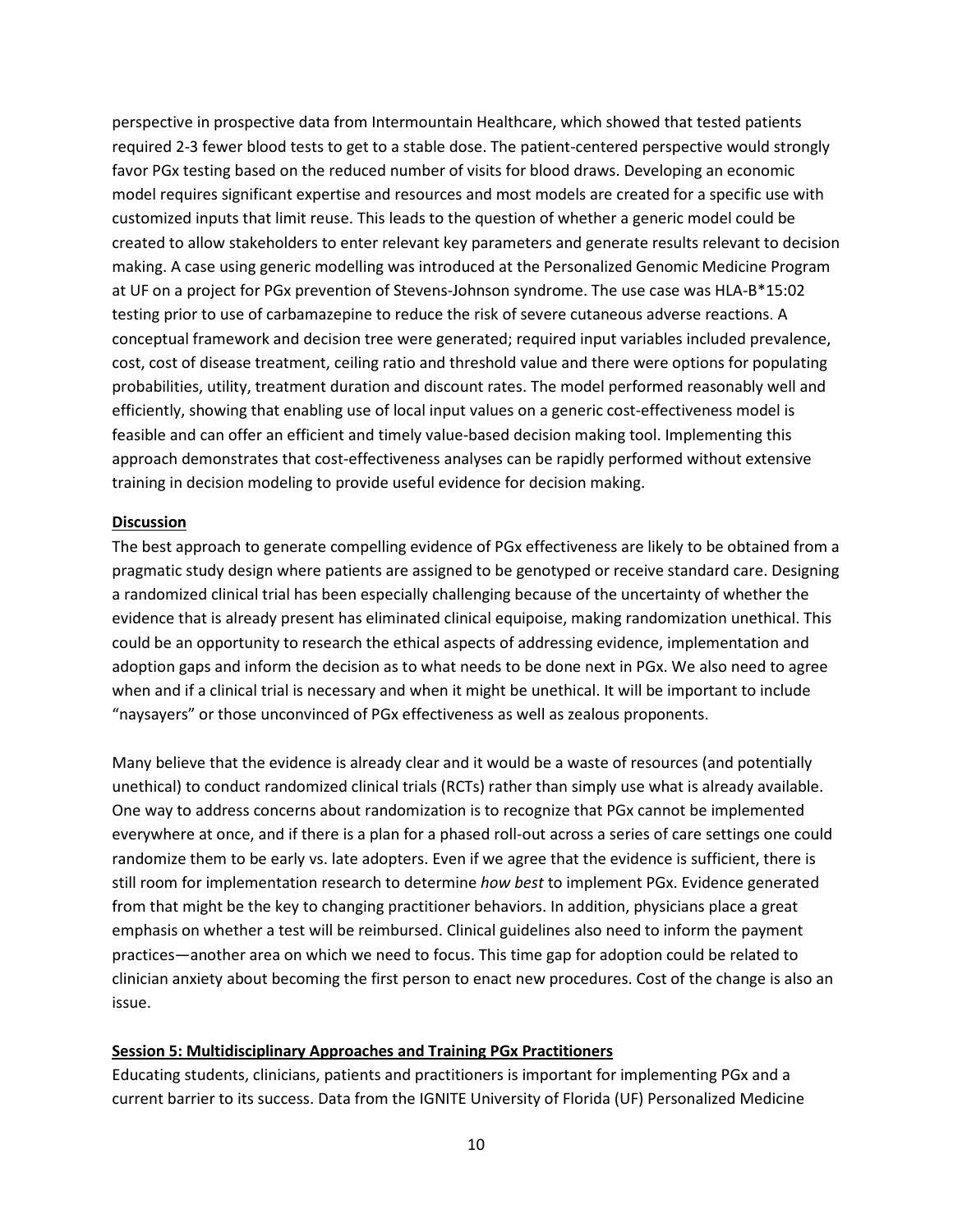Program show there is lack of appropriate training and clinical experience with PGx activities and tools in pharmacy and medical schools. UF identified the need to train its students on how to apply the knowledge in the clinical setting in a manner that accommodates the diverse educational needs. To test the effects of active learning and personal genotyping on student knowledge and self-efficacy, a control group of students was enrolled in a required PGx course, and another group (intervention group) enrolled in the required PGx course as well as an elective clinical PGx course, and had the option to undergo panel-based genotyping and use genetic data in patient cases. Teaching strategies differed between the control and intervention groups; the elective clinical course included more interactive, case-based studies with emphasis on clinical applications, while the required course followed the more standard didactic model. Post-course knowledge test scores were higher in the intervention group than the control group. No correlation between students' confidence and knowledge was shown in the control group pre- or post-course, but confidence and knowledge were correlated in the intervention group post-course. A total of 950 participants have enrolled in this study in the past five years. This shift towards *how* to implement is reflected in change in content of the UF Precision Medicine Conference, which has recently allocated more time to interactive approaches with patient cases and implementation medicine in comparison to 2016 where the majority of the time was didactic.

An educational barrier relevant to oncology is the inclusion of both germline and somatic genomic variation, as it can be challenging for practitioners to concentrate on more than one genome. Cancer care is constantly evolving and tumor sequencing is being ordered for disease classification and prognosis, FDA-approved therapies, and experimental therapies. The Moffit Cancer Center has formalized a Personalized Medicine Clinical Service (PMCS) program for medical oncology fellows to develop understanding of genomic analysis and incorporation of genomics in clinical practice. PMCS is a required one-month clinical rotation for all second-year hematology/oncology fellows and molecular pathology fellows. 56 physicians have been trained to date as well as more than 120 nurses. The program also provided solid tumor and hematologic malignancies 'boot camps' to expand the Moffitt clinical faculty's test ordering and interpretation expertise.

The Inter-Society Coordinating Committee for Practitioner Education in Genomics (ISCC) aims to improve genomic literacy of physicians and other practitioners and enhance the practice of genomic medicine through sharing of educational approaches and joint identification of education needs. Members of the ISCC include professional societies, NIH Institutes, federal agencies, hospitals and health systems, universities, patient advocates and insurers. ISCC Working Groups (WG) are co-chaired by an NIH representative and an external organization representative. The Competencies WG incorporates PGx by identifying single-gene disorders that may be amenable to targeted pharmacological therapy, discussing PGx implications for future health, creating awareness of PGx variation in systems-based practice, and familiarizing practitioners with available PGx databases and resources. The Educational Products WG utilizes NHGRI's competency-based education resource, the Genetics and Genomics Competency Center (G2C2, [http://genomicseducation.net/\)](http://genomicseducation.net/) that includes specific resources for pharmacists. The Insurer Staff Education WG addresses the growing need for medical staff in the insurance industry to understand genetic testing and hosts a series of webinars, including a Pharmacogenetics video [\(https://www.youtube.com/watch?v=7LbAtShVtWI\)](https://www.youtube.com/watch?v=7LbAtShVtWI).